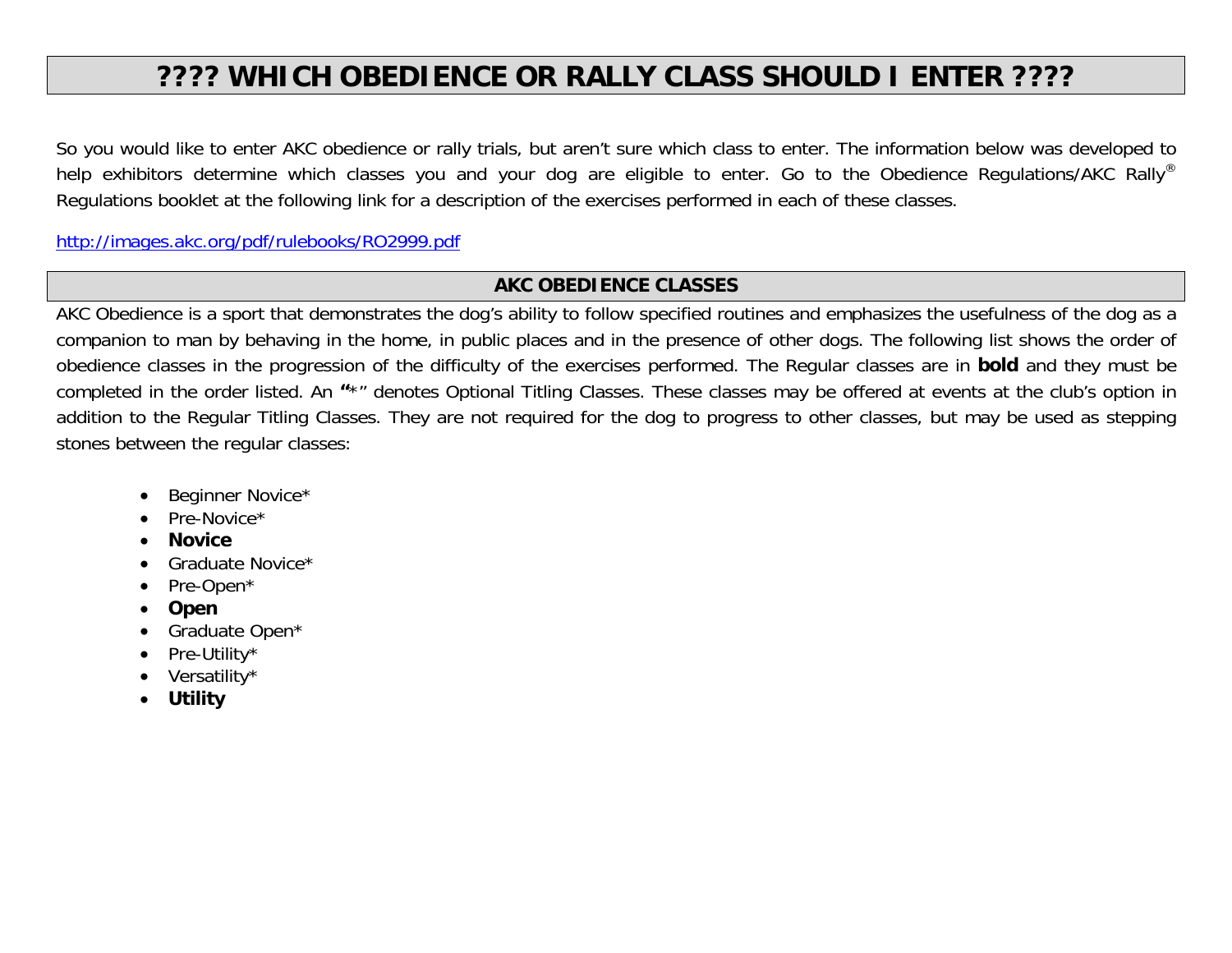| <b>Obedience:</b> Handlers in the "A" classes must own the dog entered or be a member of the owner's household or immediate family. |                                                                                     |                                                                                               |                                                                     |
|-------------------------------------------------------------------------------------------------------------------------------------|-------------------------------------------------------------------------------------|-----------------------------------------------------------------------------------------------|---------------------------------------------------------------------|
| <b>BEGINNER NOVICE A*</b>                                                                                                           | <b>NOVICE A</b>                                                                     | Open A                                                                                        | UTILITY A                                                           |
| [BN Title]                                                                                                                          | <b>ICD Titlel</b>                                                                   | <b>[CDX Title]</b>                                                                            | <b>TUD Titlel</b>                                                   |
|                                                                                                                                     |                                                                                     |                                                                                               |                                                                     |
| Must not have handled a dog that                                                                                                    | For Dogs that have not won the CD title.                                            | For dogs with a CD title but not a CDX title.                                                 | For dogs with a CDX title but not a UD title.                       |
| has earned any AKC Obedience                                                                                                        |                                                                                     |                                                                                               |                                                                     |
| title.                                                                                                                              | Dogs with a BN title MAY show in Novice A.                                          | May not have trained or exhibited a dog that<br>has earned an OTCH title.                     | May not have trained or exhibited a dog that<br>has earned an OTCH. |
| May show in Beginner Novice A for                                                                                                   | The person handling the dog must not have                                           |                                                                                               |                                                                     |
| 60 days after earning a BN title.                                                                                                   | previously handled any dog that has earned<br>an AKC Novice, Open or Utility title. | May show in Open A for 60 days after<br>earning a CDX title or until competing in<br>Utility. | May compete in Utility A for 60 days after<br>earning a UD title.   |
|                                                                                                                                     | May show in Novice A for 60 days after                                              |                                                                                               |                                                                     |
|                                                                                                                                     | earning a CD title or until competing in                                            |                                                                                               |                                                                     |
|                                                                                                                                     | Open.                                                                               |                                                                                               |                                                                     |

## **Obedience:** Handlers in the "B" classes may be the owner of the dog entered or any other person.

| <b>BEGINNER NOVICE B*</b>                                       | <b>NOVICE B</b>                                                                                                                                                                 | <b>OPEN B</b>                   | UTILITY B                  |
|-----------------------------------------------------------------|---------------------------------------------------------------------------------------------------------------------------------------------------------------------------------|---------------------------------|----------------------------|
| [BN Title]                                                      | <b>ICD Titlel</b>                                                                                                                                                               | [CDX Title]                     | <b>TUDX Title1</b>         |
| For all dogs.                                                   | May have the CD title.                                                                                                                                                          | Dog must have a CD title.       | Dog must have a CDX title. |
| Dogs may continue to be shown in<br>these classes indefinitely. | A dog may continue to compete in this class<br>until it receives either a qualifying score in<br>the Open class or earns a Highest Scoring<br>Dog in the Regular Classes award. | Dog may have a CDX or UD title. | Dog may have a UD title.   |
|                                                                 | Then may not be entered in Novice B at any<br>future trials for which entries have not                                                                                          |                                 |                            |
|                                                                 | closed.                                                                                                                                                                         |                                 |                            |

| <u>GRADUATE NOVICE*</u>                        | <b>GRADUATE OPEN*</b>                          | <b>VERSATILITY*</b>                            |
|------------------------------------------------|------------------------------------------------|------------------------------------------------|
| [GN Title]                                     | [GO Title]                                     | [VER Title]                                    |
| For all dogs.                                  | For all dogs.                                  | For all dogs.                                  |
| Dogs may continue to be shown in these classes | Dogs may continue to be shown in these classes | Dogs may continue to be shown in these classes |
| indefinitely.                                  | indefinitely.                                  | indefinitely.                                  |

| <b>PRE-NOVICE*</b>                             | PRE-OPEN*                                      | PRE-UTILITY*                                   |
|------------------------------------------------|------------------------------------------------|------------------------------------------------|
| [PCD Title]                                    | [PCDX Title]                                   | [PUTD Title]                                   |
| For all dogs.                                  | For all dogs.                                  | For all dogs.                                  |
| Dogs may continue to be shown in these classes | Dogs may continue to be shown in these classes | Dogs may continue to be shown in these classes |
| indefinitely.                                  | indefinitely.                                  | indefinitely.                                  |